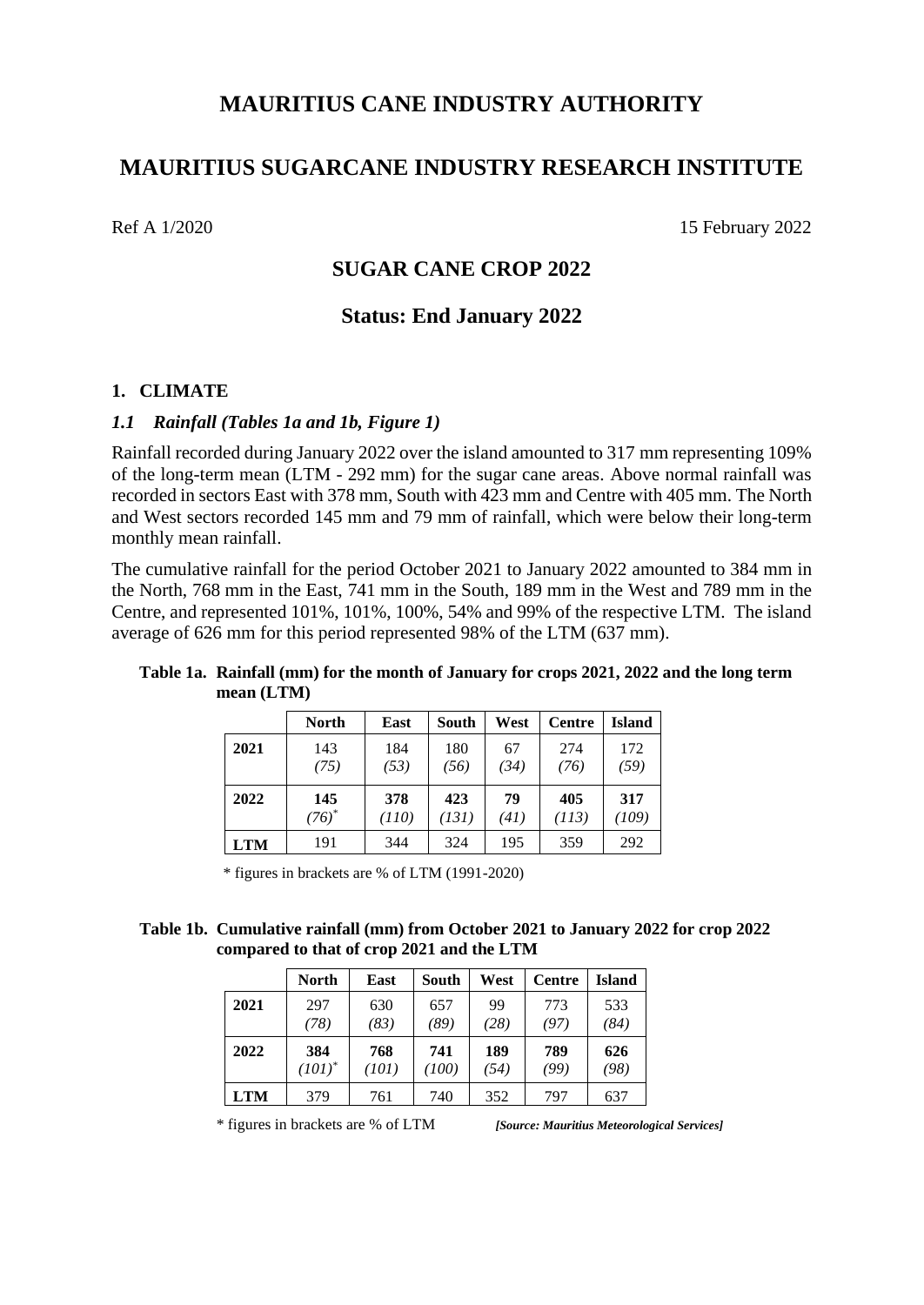200

 $\pmb{0}$ 

<u>VIII.</u>

2021

**Figure 1. Monthly rainfall (mm) for the period October 2021 to January 2022 for the 2022 crop compared to the corresponding period of the 2021 crop and to the long term mean (LTM).**



LTM

2022

200

 $\mathsf{O}\xspace$ 

<u> 7777</u>

2021

.<br>M

2022

<u>M1</u>

LTM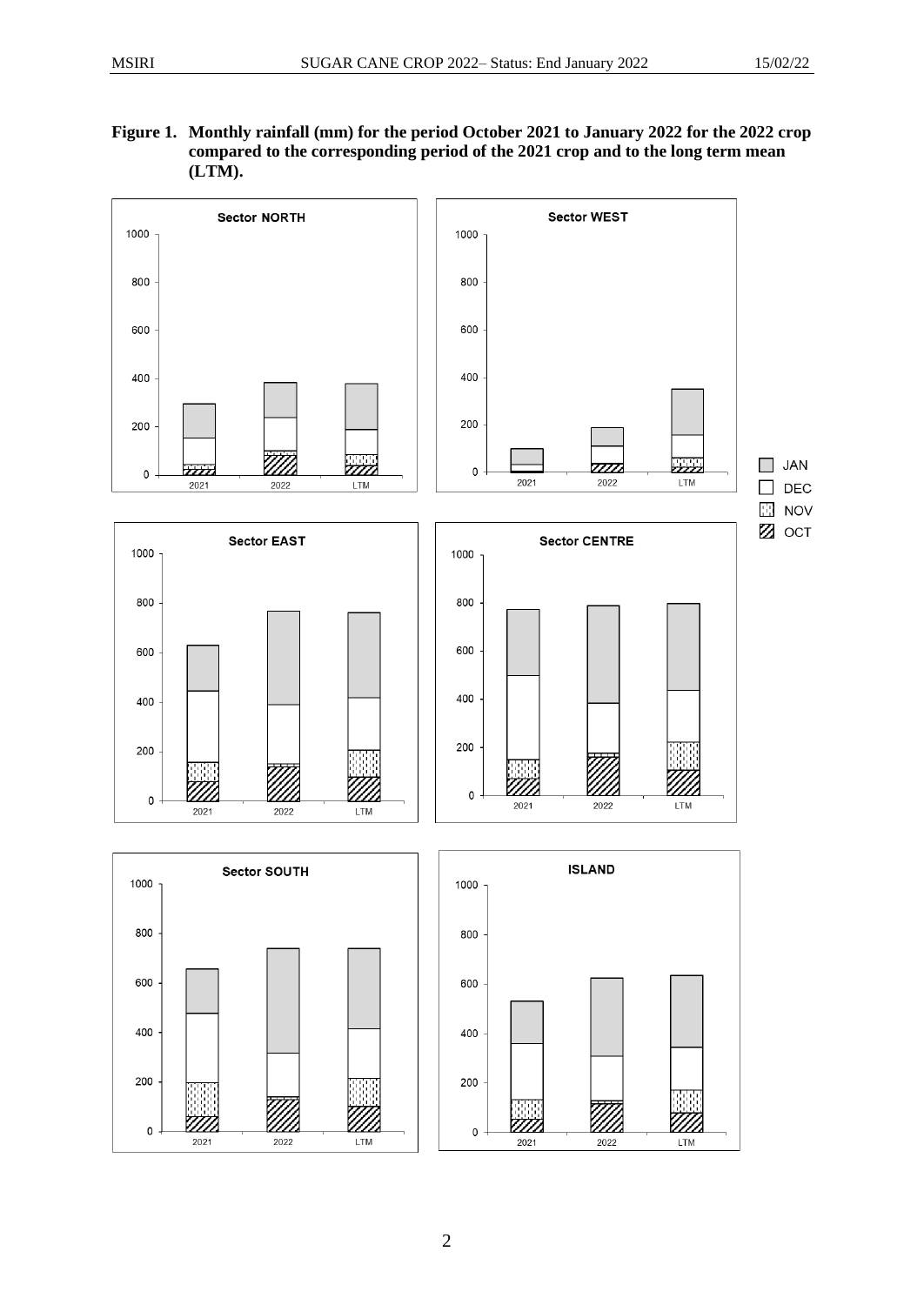### *1.2 Air Temperature and sunshine hours (Table 2)*

The air temperature and sunshine duration data recorded during the month of January 2022 on MSIRI agro-meteorological stations are given below.

| Table 2. Air temperature and sunshine hours recorded on MSIRI agro-meteorological stations |
|--------------------------------------------------------------------------------------------|
| in January 2022                                                                            |

|                   | Maximum $(^{\circ}C)$ |        | Minimum $(^{\circ}C)$ |         | <b>Sunshine hours</b> |                                |
|-------------------|-----------------------|--------|-----------------------|---------|-----------------------|--------------------------------|
| <b>Stations</b>   | <b>Jan 2022</b>       | DevN*  | <b>Jan 2022</b>       | $DevN*$ | <b>Jan 2022</b>       | $\frac{0}{0}$<br><b>Normal</b> |
| Ferret            | 30.9                  | $-0.4$ | 22.8                  | $+0.4$  | 254                   | 104                            |
| Réduit            | 28.5                  | $-0.1$ | 21.7                  | $+0.2$  | 239                   | 103                            |
| <b>Belle Rive</b> | 26.5                  | $-1.2$ | 20.0                  | $-0.2$  | 175                   | 89                             |
| <b>Union Park</b> | 28.6                  | $+0.6$ | 21.6                  | $+0.6$  | 177                   | 96                             |

\* Deviation from the Normal (1991-2020)

Mean maximum temperature was below the normal at Ferret and Belle Rive, was comparable to the normal at Réduit, but exceeded the normal at Union Park. The mean minimum temperature was slightly below the normal at Belle Rive and was above normal at Ferret, Réduit and Union Park. Recorded bright sunshine, expressed as a percentage of the normal, was 104% at Ferret, 103% at Réduit, 89% at Belle Rive and 96% at Union Park.

# **2. STALK HEIGHT** *(Table 3a, 3b)*

Stalk height was measured during the last week of January 2022 at 54 sites in the five sugar cane sectors of the island. These selected sites are representative of the various agro-climatic zones, varieties and crop categories. The measurements were compared to those of the corresponding period in January 2021 and to the normal, referred to as the mean of the five best cane yielding crops during the period 2012 to 2021.

# *2.1 Stalk elongation (Table 3a)*

Stalk elongation during the month of January 2022 was 30.8 cm in the North, 48.4 cm in the East, 35.2 cm in the South, 34.7 cm in the West and 34.2 cm in the Centre. These growth values were higher than those recorded at the same period in 2021 in all sectors except in the South. Compared to the normal for the corresponding period, growth was higher in the East by 3.2 cm, comparable in the Centre, but lagged behind the normal by 9.2 cm in the North, 2.6 cm in the South and 4.0 cm in the West.

The island stalk elongation of 38.1 cm in January 2022 exceeded that of the corresponding period in 2021 (33.3 cm) by 4.8 cm, but was slightly below the normal (38.9 cm) by 0.8 cm.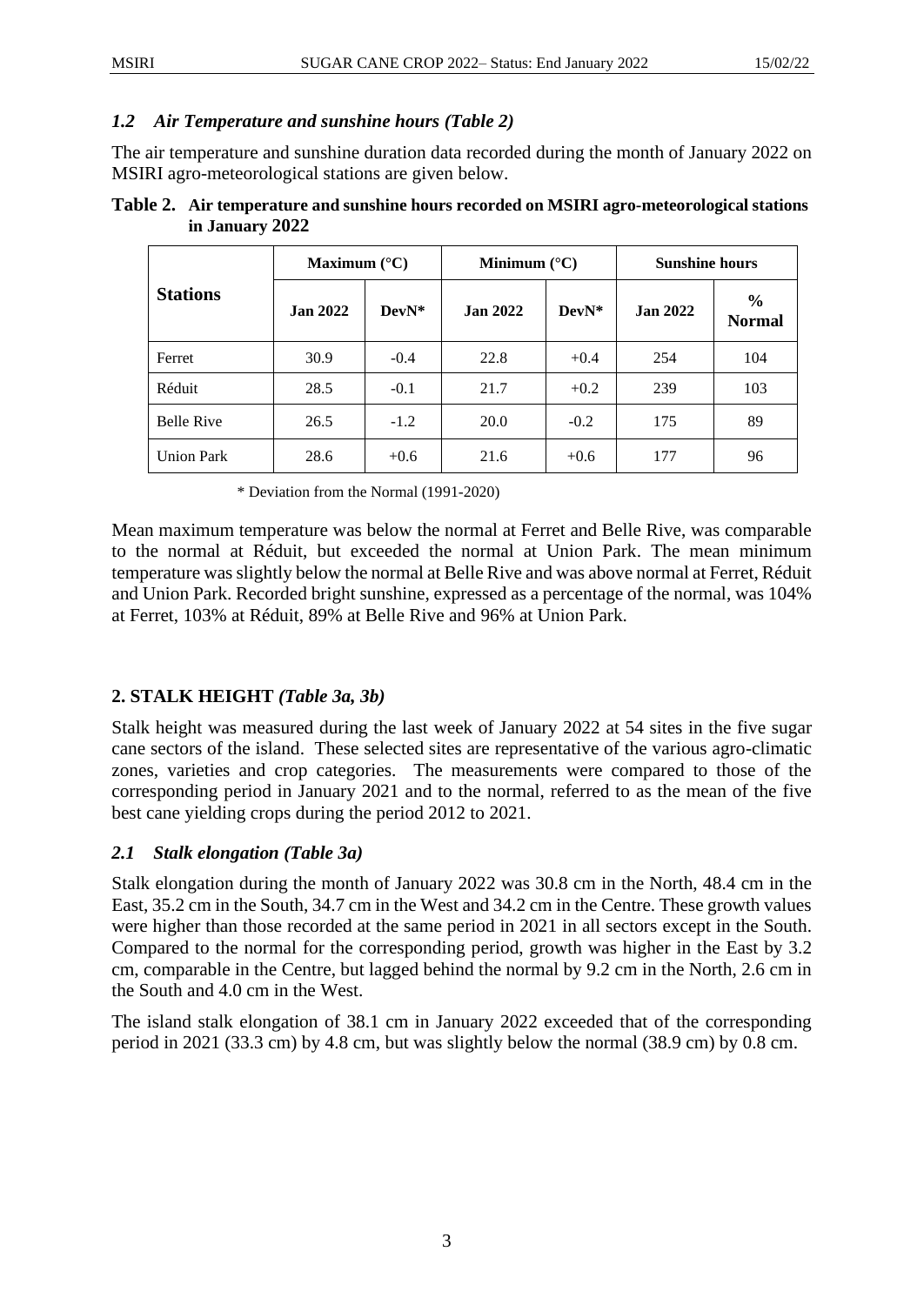|                |             | Stalk elongation (cm) during<br><b>January 2022</b> | January 2022 as % of |       |               |
|----------------|-------------|-----------------------------------------------------|----------------------|-------|---------------|
| <b>Sectors</b> | 2022        | 2021                                                | <b>Normal</b>        | 2021  | <b>Normal</b> |
| <b>North</b>   | 30.8        | 20.3                                                | 40.0                 | 151.7 | 77.0          |
| East           | 48.4        | 44.3                                                | 45.2                 | 109.3 | 107.2         |
| South          | 35.2        | 38.3                                                | 37.8                 | 91.9  | 93.1          |
| West           | 34.7        | 17.6                                                | 38.7                 | 197.2 | 89.7          |
| Centre         | 34.2        | 32.1                                                | 34.4                 | 106.5 | 99.4          |
| <b>Island</b>  | <b>38.1</b> | 33.3                                                | 38.9                 | 114.4 | 97.9          |

**Table 3a. Stalk elongation during the month of January 2022**

## *2.2 Total stalk height (Table 3b and Figure 2)*

Total stalk height at end January 2022 reached 52.7 cm in the North, 80.5 cm in the East, 62.5 cm in the South, 60.7 cm in the West and 69.3 cm in the Centre giving an island average of 66.4 cm. Compared to end-January 2021, stalk height to-date was higher by 13.4 cm in the North and by 14.6 cm in the West. In sectors East, South and Centre, it lagged behind by 16.9 cm, 17.7 cm and 4.0 cm, respectively. Total stalk height at end-January 2022 was inferior to the normal by 12.8 cm in the North, 12.1 cm in the East, 13.7 cm in the South, 12.5 cm in the West and 10.2 cm in the Centre.

At island level, the total stalk height of 66.4 cm at end of January 2022 was lagging behind that of last year by 6.3 cm and the normal by 10.9 cm.

|                |      | Stalk height (cm) at end-January<br>2022 |               | <b>End-January 2022</b><br>as $%$ of |               |  |
|----------------|------|------------------------------------------|---------------|--------------------------------------|---------------|--|
| <b>Sectors</b> | 2022 | 2021                                     | <b>Normal</b> | 2021                                 | <b>Normal</b> |  |
| <b>North</b>   | 52.7 | 39.3                                     | 65.5          | 134.1                                | 80.5          |  |
| East           | 80.5 | 97.4                                     | 92.6          | 82.6                                 | 87.0          |  |
| South          | 62.5 | 80.2                                     | 76.2          | 77.9                                 | 82.1          |  |
| West           | 60.7 | 46.1                                     | 73.2          | 131.7                                | 82.9          |  |
| Centre         | 69.3 | 73.3                                     | 79.5          | 94.5                                 | 87.2          |  |
| <b>Island</b>  | 66.4 | 72.7                                     | 77.3          | 91.3                                 | 85.8          |  |

**Table 3b. Total stalk height at end-January 2022**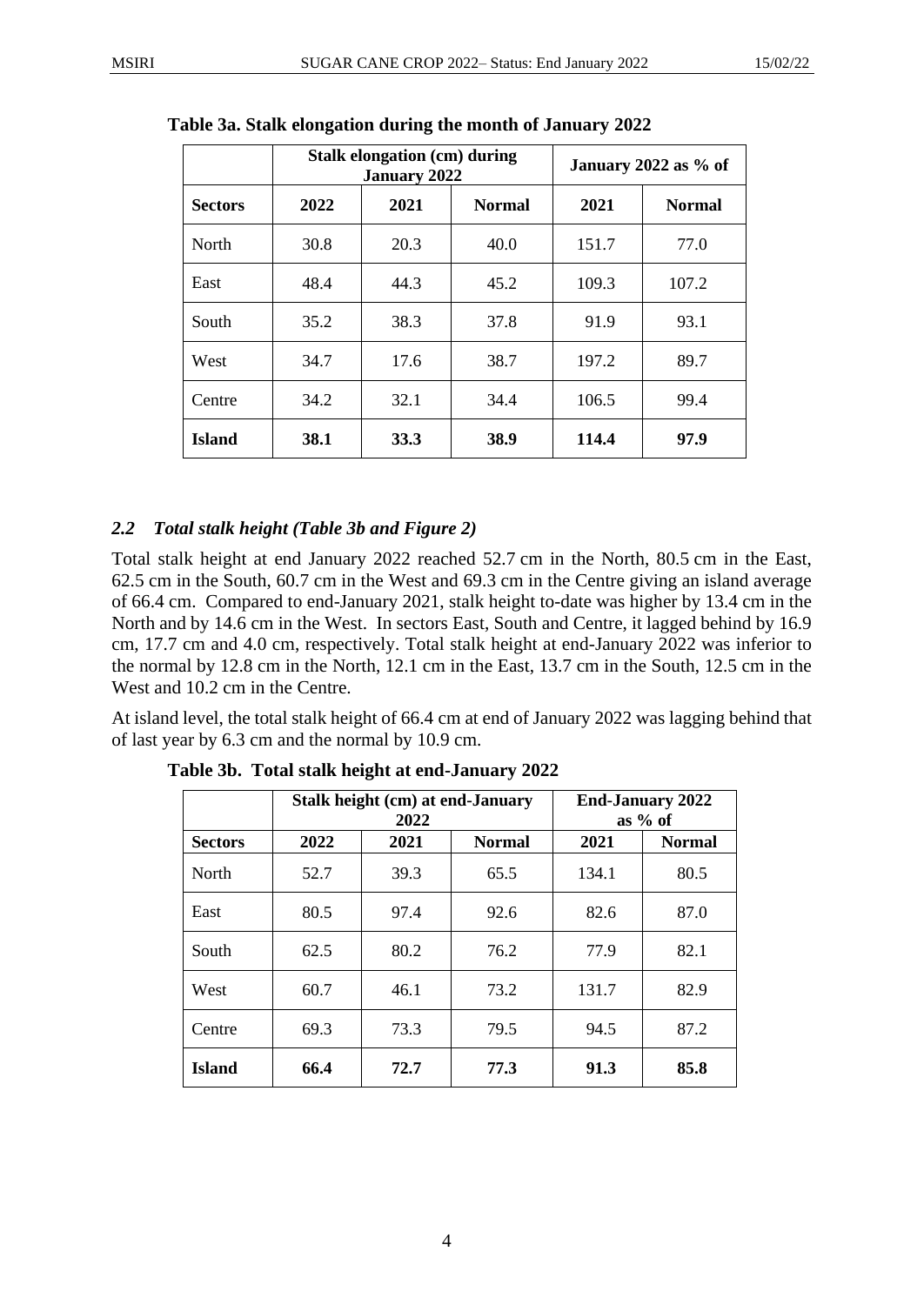

#### **Figure 2. Stalk height at end-January 2022**